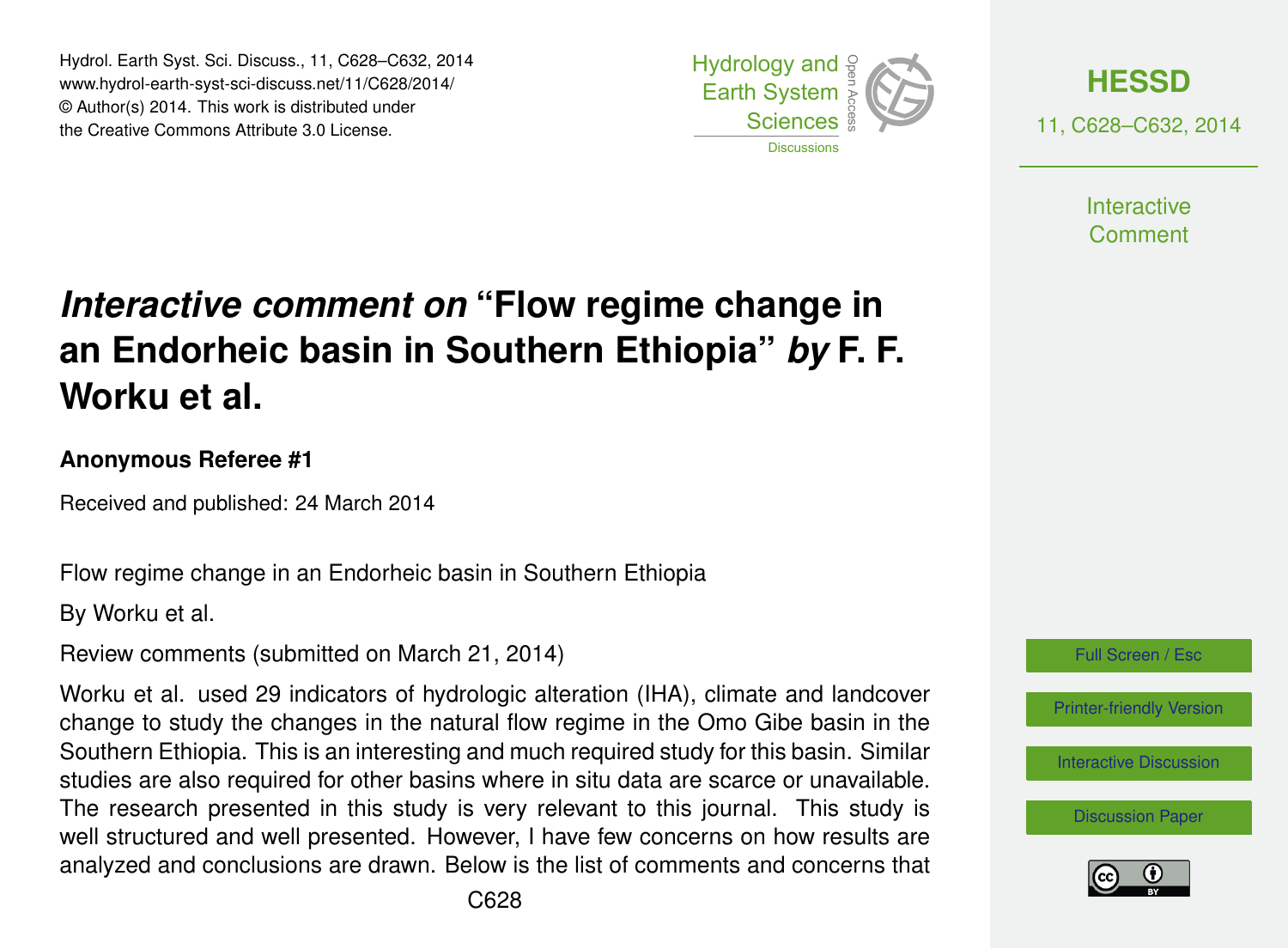have to be addressed.

1. The major conclusion for this study is that dry season flows are increasing in the Omo-Gibe basin. Authors have analyzed stream flow trends from 12 stations and the results indicated that only 2 station show significant increasing trend (Table 3). How can authors conclude that overall trend in dry season flows are increasing when 10 out of 12 stations does not show significant increase in trend?

2. It is hard to understand which stations are showing significant trend (by geographic location) and which stations are not. Can you identify stations with ids in Figure 1 and then discuss the results in trends so that readers can relate where significant trends are observed and how is the LCLU changing in those regions?

3. Authors indicate that they have used stream flow data from 32 gauging stations (shown in Figure 1) which have records ranging from 14 to 46 years. It is not clear, which station has how many years of data. It would benefit readers if you can show in Figure 1 by classifying gauging station in Figure 1 by different colors based on the number of years of data available.

4. Are the multi-year data (stream flow) from each station used in this study continuous without any data gaps? How did you handle if the data available was not continuous and has data gaps? How did you handle such situation while dealing trends?

5. Author indicated that. . ."from each region the stations with the best data in terms of quality and record length in excess of 20 years were selected for characterizing the natural flow regime and variability. For most stations the period of record available spanned from about 1982 to 2008, with the exception of the stations at Abelti and Asendabo, where data was available from 1963 and 1967 respectively." The MK trends results would change based on the length of the data used. For example, MK trend result for a data (1982-2008) could show significant positive trend but may show a different trend when data with different time period/ length (1963-2008) is used. So, I am wondering if the time period for each station or length of the data is different, how 11, C628–C632, 2014

**Interactive Comment** 



[Printer-friendly Version](http://www.hydrol-earth-syst-sci-discuss.net/11/C628/2014/hessd-11-C628-2014-print.pdf)

[Interactive Discussion](http://www.hydrol-earth-syst-sci-discuss.net/11/1301/2014/hessd-11-1301-2014-discussion.html)

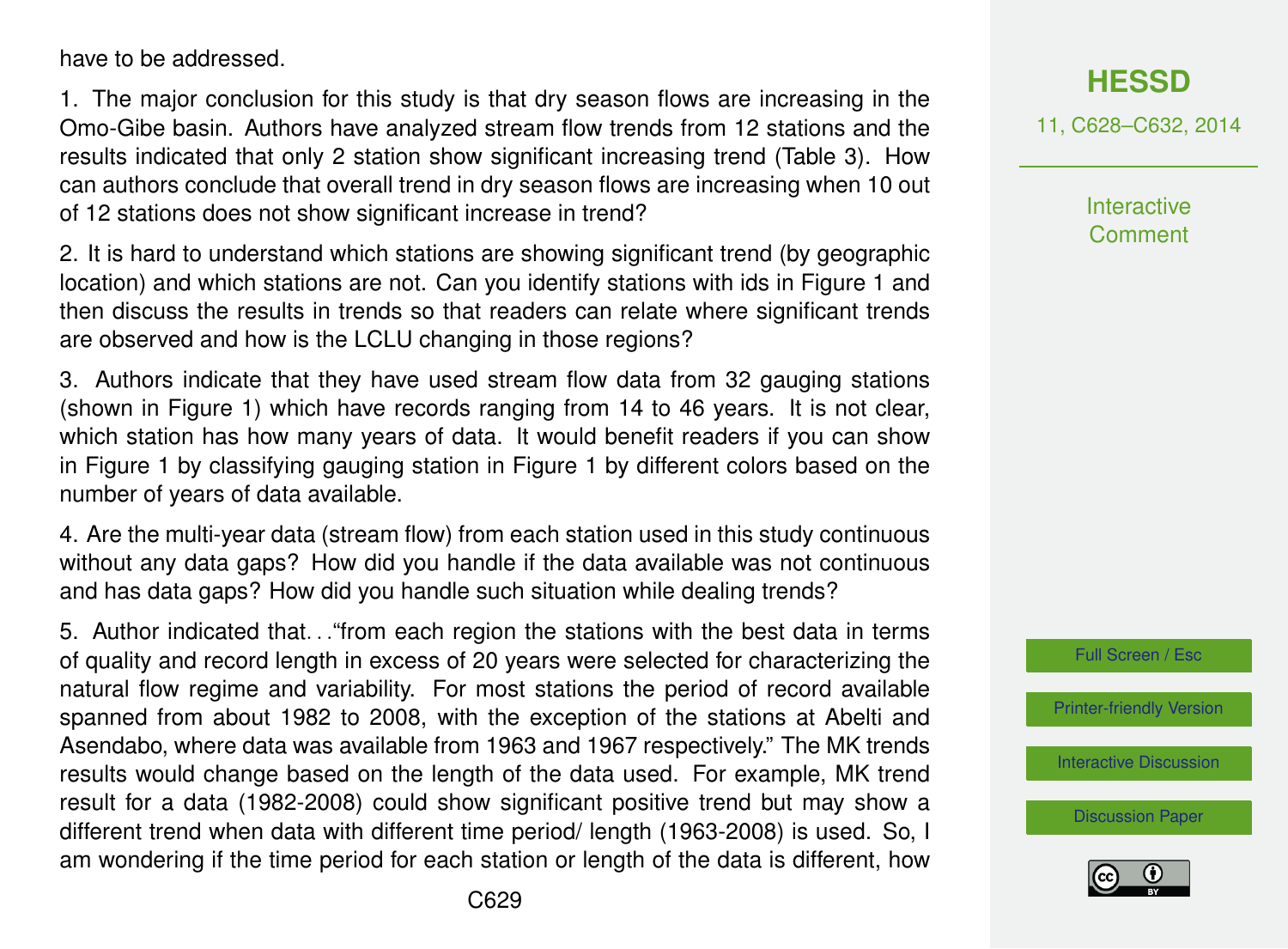we can inter compare trend results from one station to another.

6. Moreover, the time period of analysis or length is not same for all the variables in this study. For example, stream flow used is from 1982-2008; Rainfall from 1970-2008; Temp (1970-2008); ET (2000-2008); Water levels (1992-2008). How can we compare trends for these variables when the period of analysis is different? Authors should redo entire analysis by choosing a particular time period for all variables. Say 1982-2008. In case data is not available for at least 20 years, a different data set or variable should be used.

7. Page 1313, lines 27-29, authors indicate that P, PET, AET were analyzed for 70 spatially distributed points. However, previous research (Velpuri et al., 2013, Remote Sensing of Environment) indicates that point based estimates of P, PET, AET have more uncertainty than spatially averaged estimates. Moreover, daily point based estimates have lot more noise that can influence trends. Authors should use spatially averaged estimates instead of point based estimates.

8. It is hard to believe the results of land cover change analysis unless both the land cover data are thoroughly validated. Both the LULC datasets used in this study are generated using different input datasets and different classification algorithms. Most often comparisons of such datasets do not agree with each other. How much of change do you attribute to the difference in data sources? Don't you think, if 83% of increase in grassland and cropland due to conversion of FL, GL and WL is real, it should show significant increase in flows from majority of the stations?

9. In the current manuscript, the discussion on the trends in IHA parameters for the 12 stations is presented as a whole. Instead, the trends in IHA parameters for the stations falling within a region vs LCLU change happening in the region should be examined to see the cause and effect of LULC change on each parameter trends. What I mean is that table 3 should be separated by regions. Then comparison should be made with the parameter trends (significant or not) vs the amount of LCLU change. 10. In section 2.2, 11, C628–C632, 2014

**Interactive Comment** 



[Printer-friendly Version](http://www.hydrol-earth-syst-sci-discuss.net/11/C628/2014/hessd-11-C628-2014-print.pdf)

[Interactive Discussion](http://www.hydrol-earth-syst-sci-discuss.net/11/1301/2014/hessd-11-1301-2014-discussion.html)

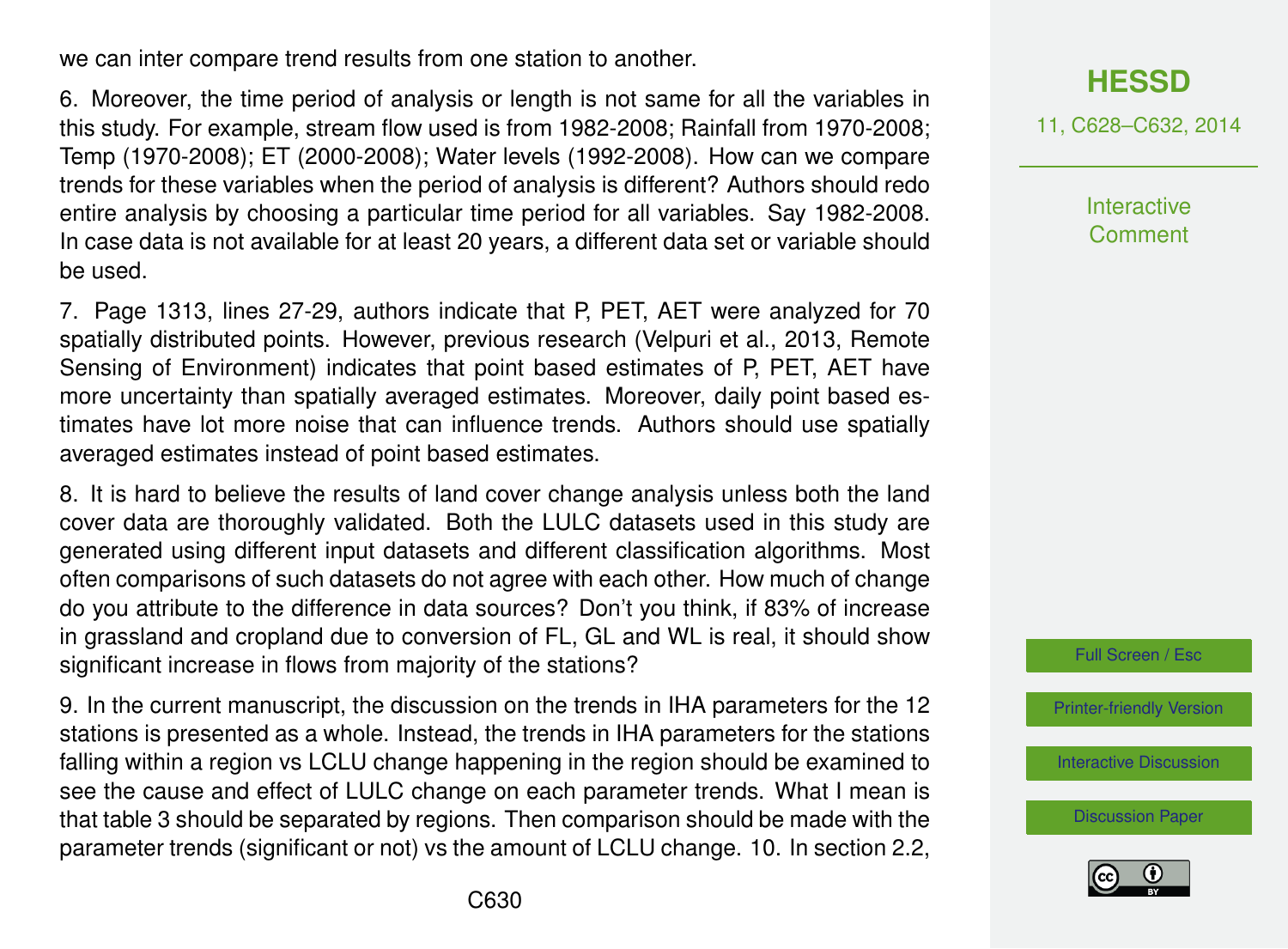add discussion on Evapotranspiration (PET and AET) and land cover datasets used.

11. Page 1305, Line 1, use just 5% significance level instead of two significant levels.

12. Page 1307, selection of homogenous regions should be numbered as an individual section (2.3?)

13. Page 1309, Lines 24-25, MOD16 is actual ET dataset. Does it provide potential ET data? Provide the link from where you downloaded the data.

14. In table 3, can you classify all the indices into five categories as in Table 2. For easy comparison, please maintain the number for each indices same as in Table 2.

15. Can you provide p-value in tables 4, 5, and 6?

16. Why have the authors presented flow duration curves (Figure 4) for pre-1995 and post 1995? This type of classification is not performed for IHA parameter trend analysis or for climate variable analysis. Then, why here? Although probability of exceedance has increased for post-1995 data, it could be due to climatic variability. It is not correct to draw conclusion that this increase in the probability (for 8 years) is due to land cover change.

17. Figure 5 indicates that mean annual dry season rainfall for Omo-Ghibe is decreasing. This is in contrast with the conclusion of the study that dry season flows are increasing. How do you explain this?

18. Did you analyze the trends in the Lake Turkana inflows (Figure 6) obtained from Abera, 2012?

19. Several sentences in the manuscript are confusing mainly due to poor choice of words. I would recommend a thorough English review.

20. It is difficult to understand that temperature in the basin is showing significant increase whereas PET trend is not showing any increase. Can you explain why? Provide more information on how PET data was derived.

**[HESSD](http://www.hydrol-earth-syst-sci-discuss.net)**

11, C628–C632, 2014

Interactive **Comment** 

Full Screen / Esc

[Printer-friendly Version](http://www.hydrol-earth-syst-sci-discuss.net/11/C628/2014/hessd-11-C628-2014-print.pdf)

[Interactive Discussion](http://www.hydrol-earth-syst-sci-discuss.net/11/1301/2014/hessd-11-1301-2014-discussion.html)